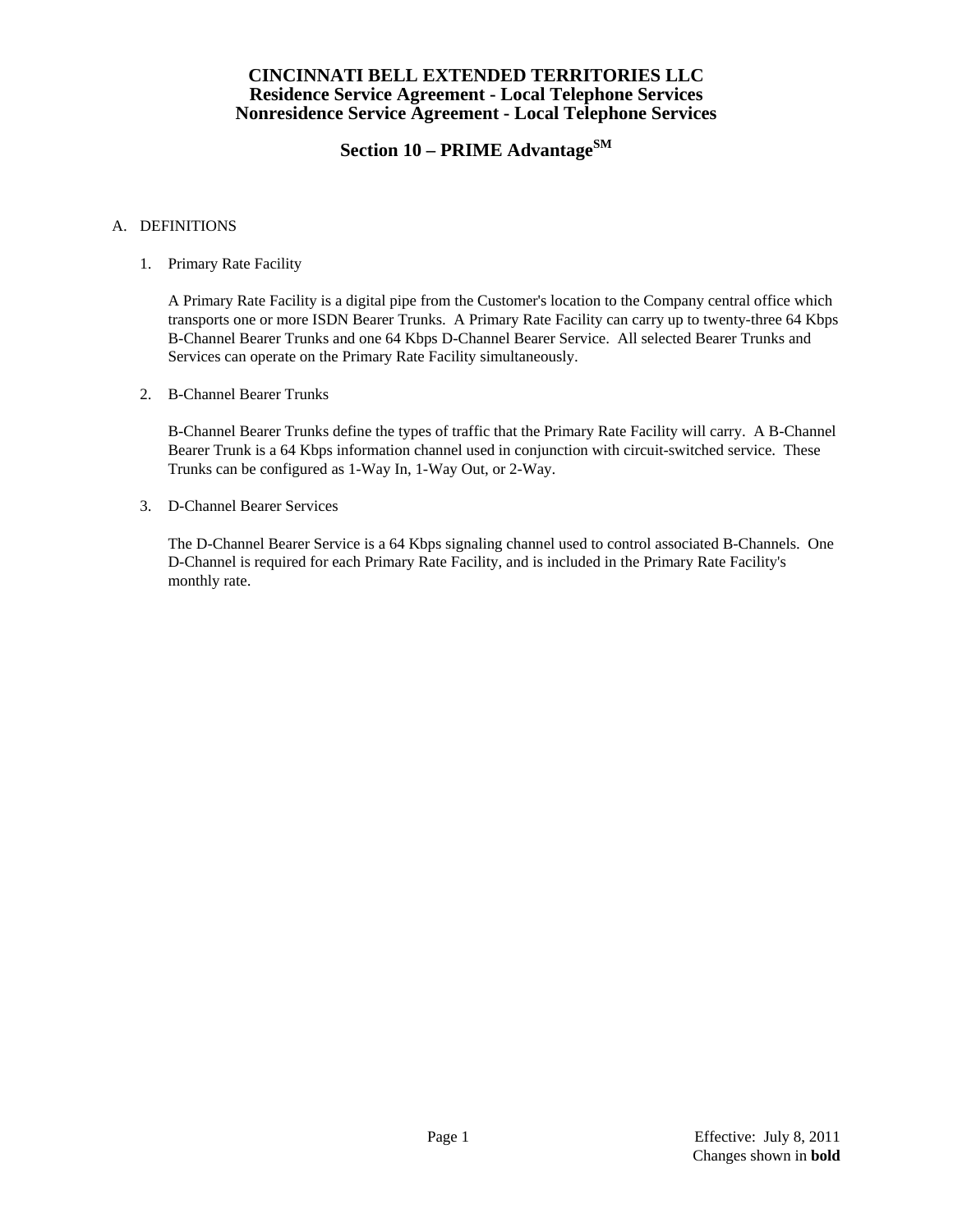# **Section 10 – PRIME AdvantageSM**

#### B. TERMS AND CONDITIONS

PRIME Advantage<sup>sm</sup> is available in all Service Areas. PRIME Advantage<sup>sm</sup> is only available from suitably equipped central offices and where suitable loop facilities exist. Service from some central offices may not provide all of the features and functionality described in this Agreement.

PRIME Advantage<sup>sm</sup> is an ISDN local exchange service that provides a Customer with the ability to transmit and receive multiple voice and data circuit switched calls simultaneously over a single Primary Rate Facility.

PRIME Advantagesm consists of a Primary Rate Facility and B-Channel Bearer Trunks and D-Channel Bearer Services. The Primary Rate Facility and the ISDN Bearer Trunks are not offered separately. Up to twentythree B-Channel Bearer Trunks and one D-Channel Bearer Service may be provisioned on each access line. In addition, optional features may be purchased as specified in part D. following.

Three types of B-Channel Bearer Trunk Channels are available, as follows:

 Standard channels which provide the same features as analog trunk lines found in Section 4 of this Agreement.

DID channels which provide direct inward dialing service.

 Two Way DID channels which provide capability for two way standard service and direct inward dialing service.

 Trunk channels may be purchased with either flat or measured rate service in Service Area A.. Only flat rate trunk channels are available in Service Area B. The measured rate service regulations listed in Section 5 of this Agreement apply to PRIME Advantage<sup>sm</sup> measured service trunks and channels.

All Bearer Trunk Channels use MF or DTMF signaling.

 The Customer must provide customer premises equipment that meets the technical requirements of the serving central office. The Customer is responsible for providing power to all customer premises equipment (CPE) attached to the Primary Rate Facility.

 The Customer is responsible for any long distance service charges, special access mileage charges, and/or internet charges associated with the use of PRIME Advantage.  $\tilde{S}^{M}$  When a Customer transfers a call, the Customer is responsible for any toll charges associated with the Customer originated leg(s) of the call.

One 911 charge is applied to each outgoing and 2-way B-Channel Bearer Trunk (per channel).

PRIME Advantage<sup>sm</sup> is offered only as nonresidential service.

The minimum service period for PRIME Advantage<sup>sm</sup> is twelve months.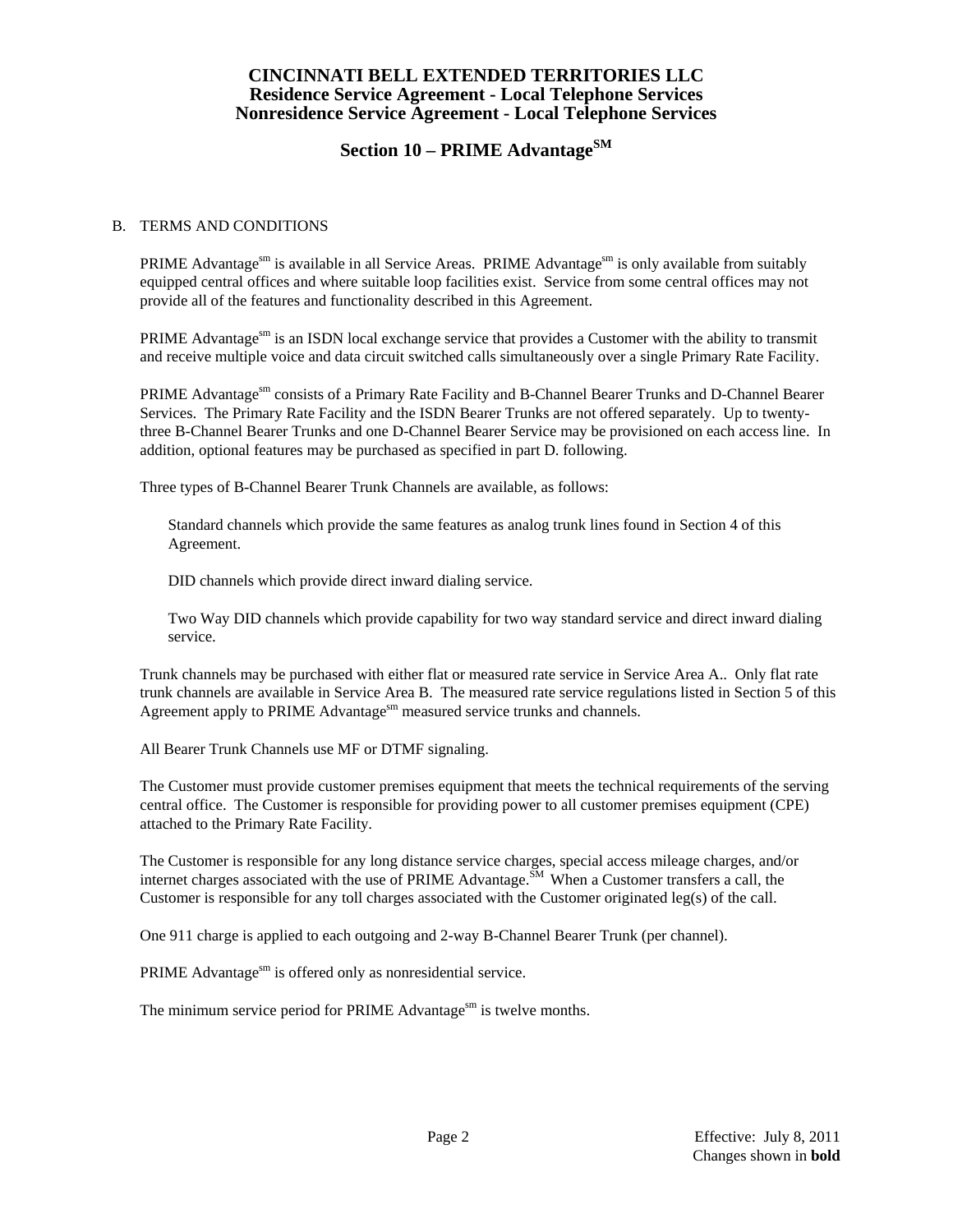# **Section 10 – PRIME AdvantageSM**

#### B. TERMS AND CONDITIONS (Continued)

Customers wishing to upgrade existing analog trunk service to PRIME Advantage<sup>SM</sup> will be charged the listed initial charges for the appropriate number of Primary Rate Facilities and will have to convert to the DID rate structure in this section of this Agreement. Initial charges on B-Channel Bearer Trunk Channels are waived for the existing analog trunks that are moved to the PRIME Advantage<sup>SM</sup>. Any new channels added at the time of conversion to  $PRIME$   $Advantage^{SM}$  will incur initial charges.

**When placing an order for service(s) a Customer may request a service date that is sooner than the standard interval service date. If the Company agrees to and meets the requested expedite date, an expedite charge will apply and will be in addition to installation charges and all other nonrecurring charges.** 

#### C. PRIME ADVANTAGE<sup>sm</sup> STANDARD FEATURES

PRIME Advantages<sup>m</sup> will provide transport of Customer information over the 23 available B channels in the form of circuit-switched voice or data at speeds up to 64 Kbps. The basic service will include the 1.544 Mbps switched facility and the D-Channel Bearer Service. B-Channels will be ordered in addition to the Primary Rate Facility.

Dedicated B-Channel configuration - Dedicated trunk groups are the standard feature for PRIME Advantage<sup>sm</sup>. Dedicated trunk groups must be assigned to handle one specific call type (ex: DID, DOD).

D-Channel configuration - Each Basic PRI service will include a dedicated D-Channel for signaling.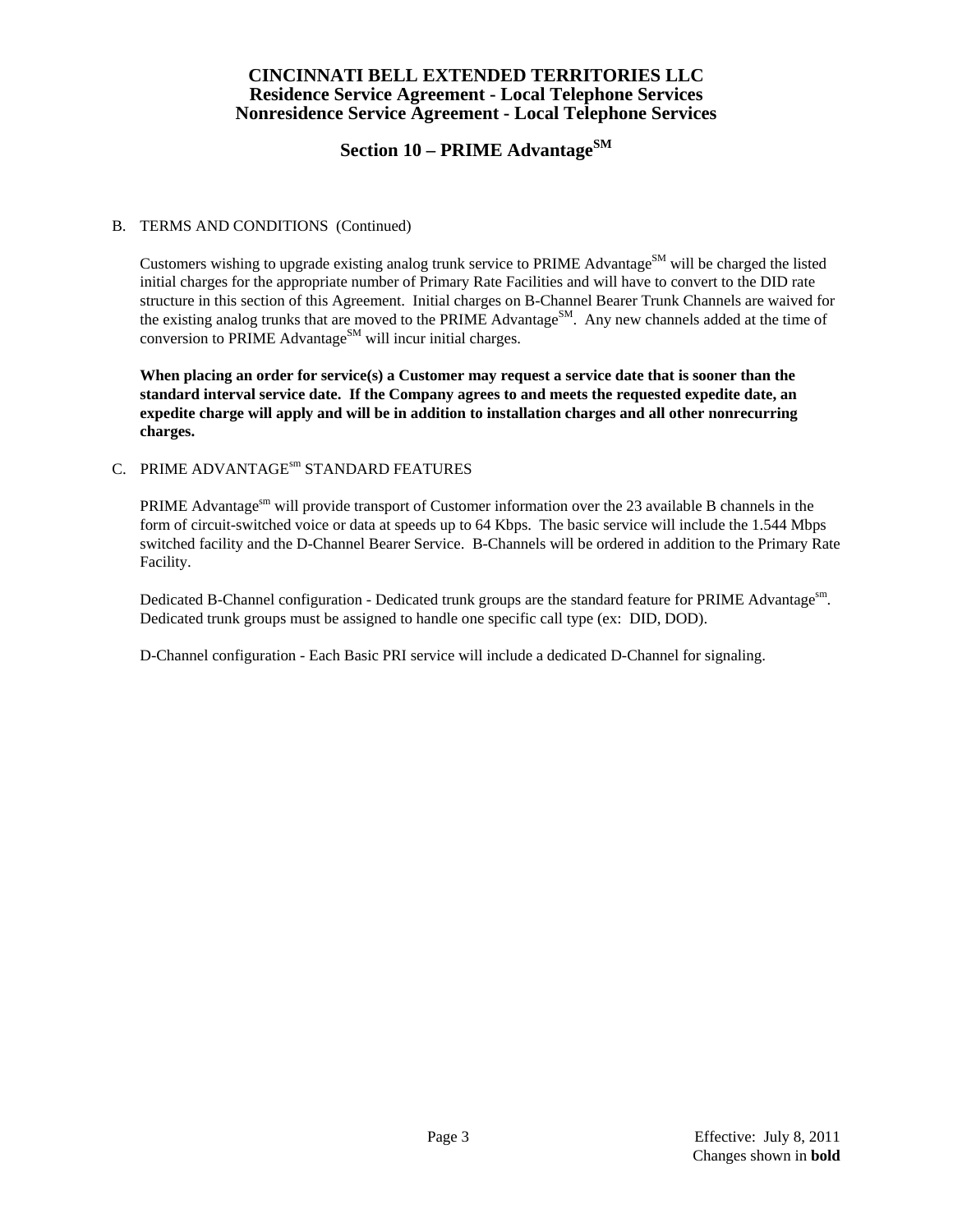# **Section 10 – PRIME AdvantageSM**

## D. PRIME ADVANTAGE<sup>sm</sup> OPTIONAL FEATURES

#### 1. Back-up D-Channel

This feature provides a minimum of three or more PRIME Advantages as facilities terminating at the same customer premise to share one primary and one secondary (or Back-up) D-Channel. The number of PRIME Advantages find facilities that can be shared by this feature will be based upon the availability of central office and other network facilities, and will be subject to change on a central office by central office basis.

2. Call-By-Call Service Selection

 This features provides the option for B-Channels to be assigned into a flexible trunk group which can support different call types based on real-time traffic needs. Call-By-Call service selection also allows primary as well as secondary long-distance carriers to be established for the entire trunk group, e.g., Alternate Routing Arrangement.

 The Customer must notify the Company when call type maximums and minimums are to be changed for the call-by-call feature. This notification is required to maintain the proper provision of directory numbers and call control on the line.

3. Channel Transfer Service

 This feature allows the Customer to transfer an incoming call to another line and then hang up, leaving the other two parties on a two-way call and freeing up the Customer's line for another call. The Customer will be responsible for toll charges associated with the transferred call. This feature is for digital channels only and is not intended for Integrated PRIME Advantage<sup>sm</sup> channels used to transport analog, local exchange service.

4. Direct Inward Dialing (DID)

 This feature provides Direct Inward Dialing to a station. DID Termination rates will apply per B-Channels configured with this option. PRIME Advantage<sup>sm</sup> DID Number Blocks are ordered with DID Terminations on the B-Channels.

5. Individual Calling Line Identification (ICLID)

 This feature provides Customer access to the calling party's number. Feature operation is dependent on customer premise equipment and technology in use at the calling party's serving office. This feature is similar to the Caller ID feature available on access lines.